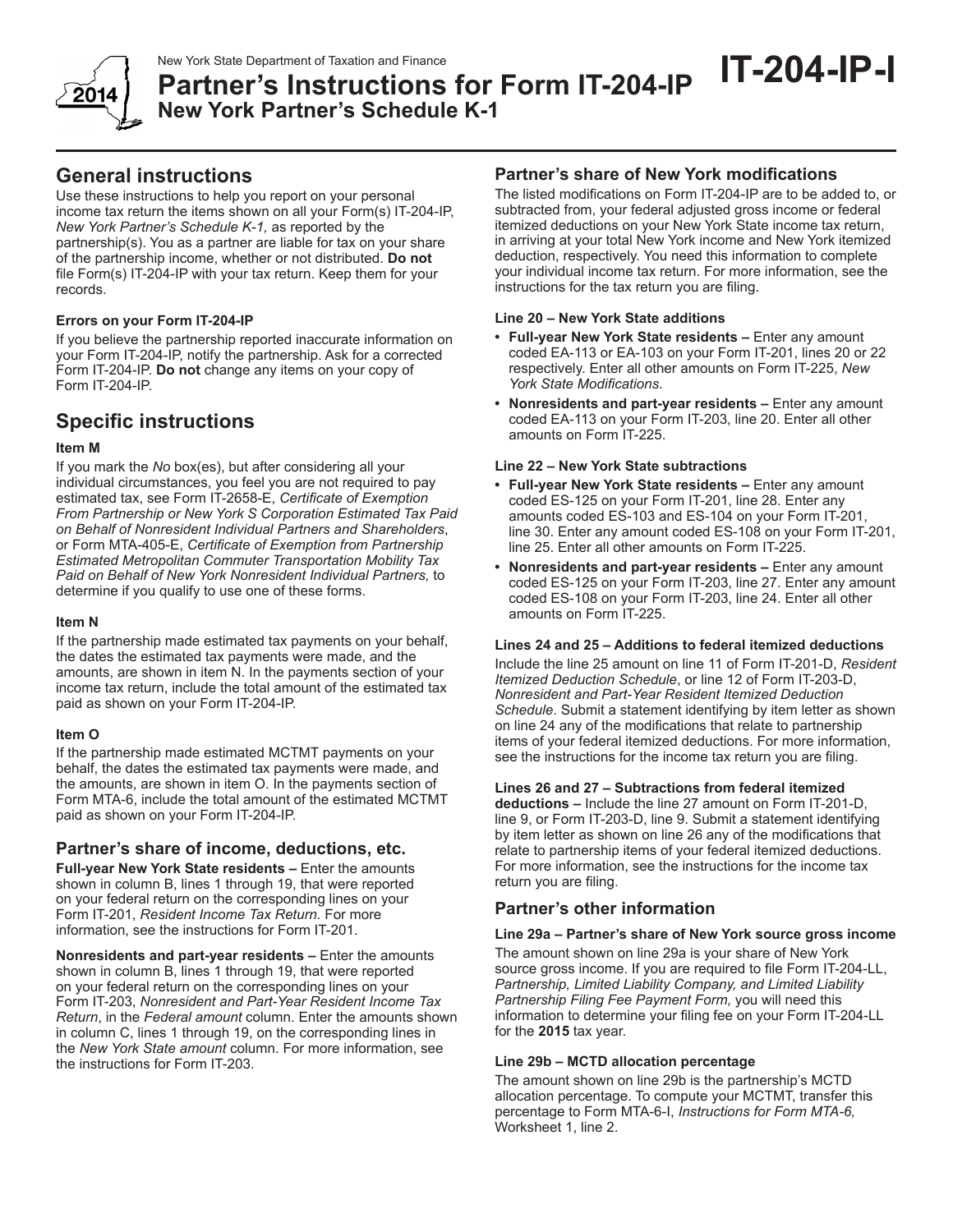# **Partner's credit information**

The Form IT-204-IP provided to you by your partnership lists your distributive share of any credits, credit components, credit factors, recapture of credits, and any other information reported by the partnership during the tax year. You need this information when completing your individual income tax return.

### **Part 1 – Flow-through credit bases and information**

#### **Lines 30, 31, and 32 – Brownfield redevelopment tax credit**

Include the amounts reported on lines 30, 31, and 32, column A, on the appropriate lines of Form IT-611, *Claim for Brownfield Redevelopment Tax Credit, for Qualified Sites Accepted into the Brownfield Cleanup Program Prior to June 23, 2008;* or the amounts from lines 30, 31, and 32, column B, on the appropriate lines of Form IT-611.1, *Claim For Brownfield Redevelopment Tax Credit, for Qualified Sites Accepted into the Brownfield Cleanup Program on or After June 23, 2008.*

#### **Lines 39 through 42 – Excelsior jobs program tax credit**

Include the excelsior jobs program tax credit components reported on lines 39 through 42 on the appropriate lines of Form IT-607, *Claim for Excelsior Jobs Program Tax Credit.*

**Lines 47a through 47f –** If your partnership is a shareholder of a C corporation that has a special gross income from farming election, information regarding the election is reported on lines 47a through 47f. You will need this information to complete your Form IT-217, *Claim for Farmers' School Tax Credit*.

- Code **148 –** Distributive share of entire net income amount
- Code **146 –** Distributive share of principal payments paid on farm indebtedness
- Code **149 –** Distributive share of gross income
- Code **147 –** Distributive share of gross income from farming

lines 47g through 47l, when filing your Form(s) IT-604, *Claim for QEZE Tax Reduction Credit*, transfer the factors reported on lines 47g through 47l to the appropriate lines of Form IT-604.

Code **CF1 –** Employment increase factor

Code **CF2 –** Zone allocation factor

Code **CF3 –** Benefit period factor

If the following codes are reported on these lines, when filing your Form(s) IT-638, *START-UP NY Tax Elimination Credit*, transfer the information reported on these lines to the appropriate lines of Form IT-638.

Code **SN1 –** Certificate number

Code **SN2 –** Year of business tax benefit period

Code **SN3 –** Area allocation factor

## **Part 2 – Flow-through credits, addbacks, and recapture**

**Lines 51 and 52 –** For those credits, addback of credits, and recaptures that are not specifically listed on Form IT-204-IP, the partnership provides you with the code and your distributive share of these items. You **must** complete a separate credit form reporting your distributive share of the credit, credit components, credit factors, and recapture of credit for each credit listed. See the credit chart for a list of the codes for the credits and addbacks entered on lines 51 and 52.

#### **Part 3 – START-UP NY tax elimination credit information**

**Lines 53, 54, and 55 –** Include information from these lines on the appropriate lines of Form IT-638.

**Be sure to submit all applicable credit forms with your income tax return.** For more information on the reporting of credits, see the instructions for the particular credit form you are filing.

#### **Lines 51 and 52 – Other flow-through credits, addbacks, and recaptures**

| Code<br>number | Name of credit or addback                                             | <b>Form</b><br>number |
|----------------|-----------------------------------------------------------------------|-----------------------|
| 161            | <b>EZ wage tax credit</b>                                             | IT-601                |
| 163            | <b>EZ investment tax credit</b> (and employment incentive credit)     | IT-603                |
| 163            | Addback on early dispositions                                         | IT-603                |
| 165            | <b>FSI EZ investment tax credit</b> (and employment incentive credit) | IT-605                |
| 165            | Addback on early dispositions                                         | IT-605                |
| 166            | <b>QEZE credit for real property taxes</b>                            | IT-606                |
| 166            | Addback                                                               | IT-606                |
| 170            | Brownfield redevelopment tax credit addback                           | $IT-611.1$            |
| 171            | Brownfield redevelopment tax credit addback                           | $IT-611$              |
| 172            | Brownfield credit for real property taxes                             | $IT-612$              |
| 172            | Addback for real property taxes                                       | $IT-612$              |
| 173            | Brownfield credit for environmental remediation insurance             | $IT-613$              |
| 173            | Addback for environmental remediation insurance                       | $IT-613$              |